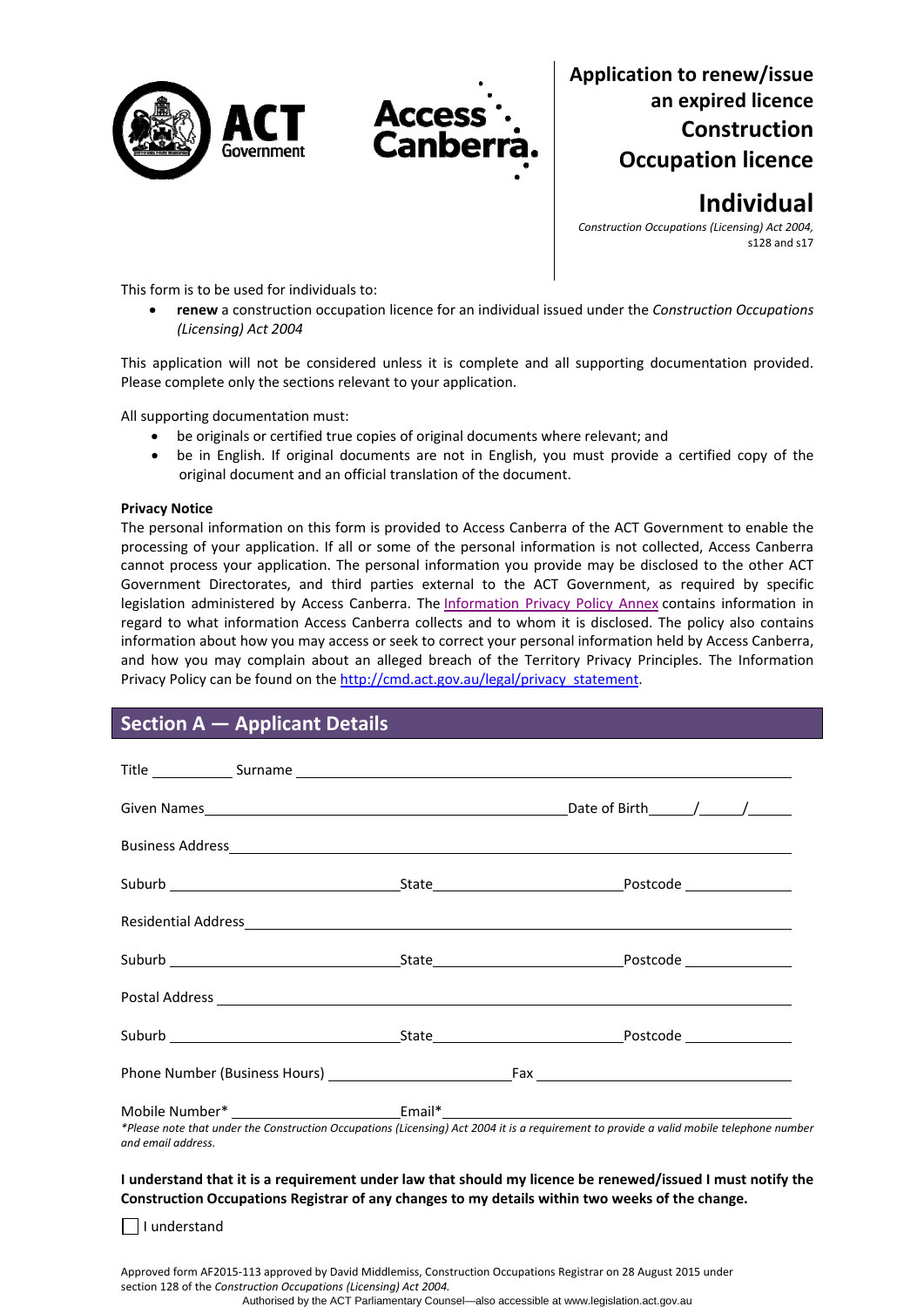## **Section B — Licence that has not expired**

**Do you currently hold an ACT Construction Occupation licence that has not expired?**

| $\vert$ Yes — licence Number | expiry date |
|------------------------------|-------------|
| occupation                   | class       |

**No —** proceed to the next section if your licence has expired.

## **Section C — Licence that has expired**

Only in certain circumstances can your licence be issued again without the requirement of providing evidence of qualifications/experience.

| Option 1: | If you were licensed as a Builder, Electrician, Drainer, Gasfitter, Plumber or Gas<br>Appliance Worker you are able to apply for the licence again without being |
|-----------|------------------------------------------------------------------------------------------------------------------------------------------------------------------|
|           | required to provide evidence such as qualifications or experience for up to five (5)<br>years from expiry.                                                       |

### Did you hold one of the above ACT Construction Occupation licences that expired less than five (5) years **prior to making the application?**

| Yes   - licence Number | expiry date |
|------------------------|-------------|
|                        |             |

| occupation | class |
|------------|-------|
|            |       |

**No** – you will need to complete a new application for that occupation and provide the relevant qualifications/experience again.

**N/A**

| <b>Option 2:</b> | If you were licensed as a Building Assessor, Building Surveyor, Plumbing Plan    |
|------------------|----------------------------------------------------------------------------------|
|                  | Certifier or Works Assessor, you are able to apply for the licence again without |
|                  | providing qualification/experience evidence up to twelve (12) months from        |
|                  | expiry.                                                                          |

**Did you hold an ACT Construction Occupation licences (other than the occupations referenced above) which expired less than twelve (12) months prior to making the application?**

| $\Box$ Yes - licence Number | expiry date |  |
|-----------------------------|-------------|--|
| occupation                  | class       |  |

**No** – you will need to complete a new application for that occupation and provide the relevant qualifications/experience again.

 $\Box$ **N/A**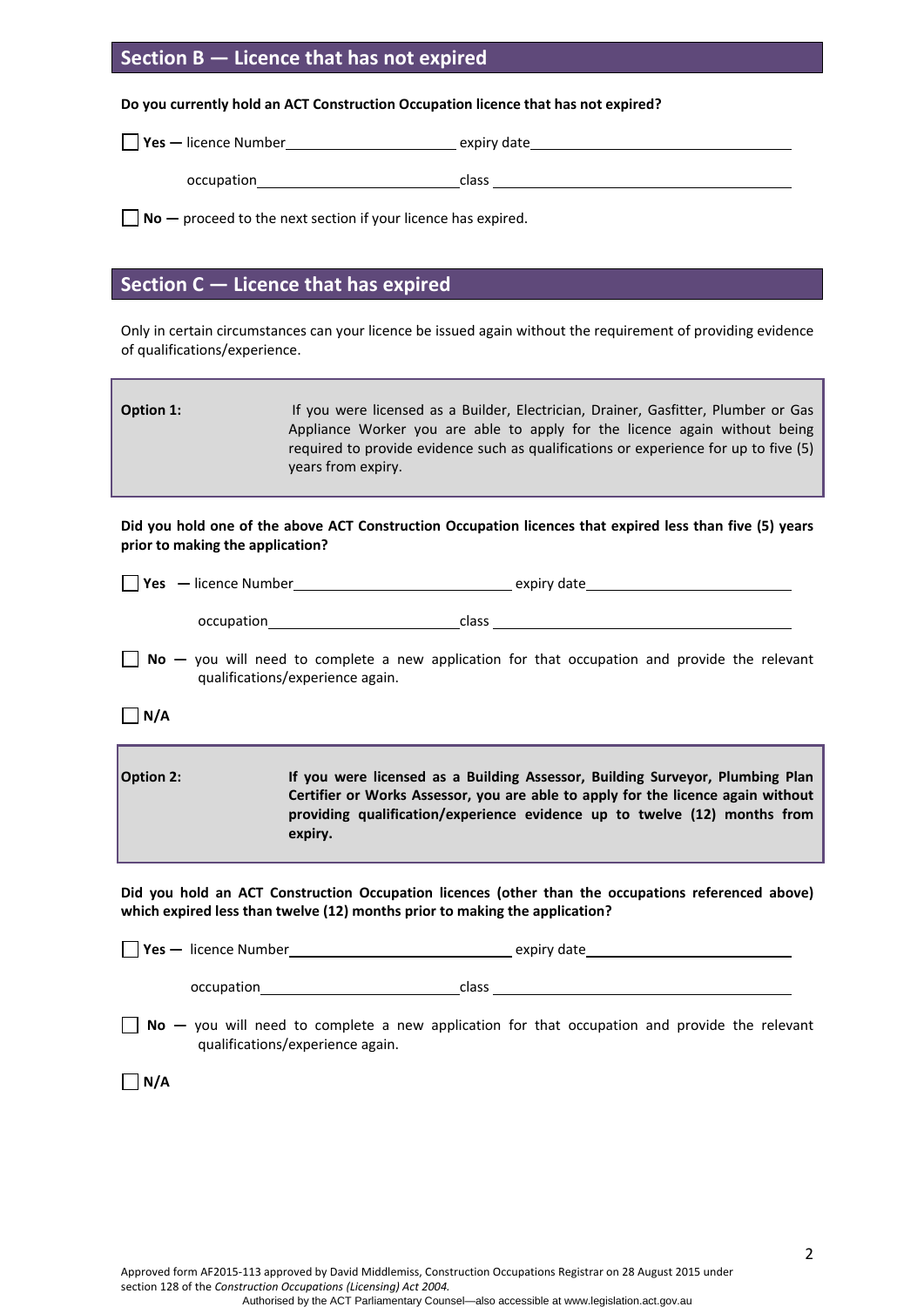# **Section D — Evidence of Financial Resources (all applicants except journeyperson plumber, drainer, gasfitter, electrical permit holder or building surveyor employee)**

Evidence of financial resources is required to help demonstrate your ability to fulfil contractual obligations when providing construction services. Failure to provide information below may result in your licence being refused. Please note, individuals who are renewing or applying for a licence in the occupation class of employee, journeyperson or permit will not need to answer the following questions.

### **1. Do you have access to financial resources adequate to complete works performed under the licence applied for?**

 $\Box$  Yes  $-$  please skip the next question

2. If 'No' to the above, do you wish to only operate as an employee under the licence applied for?

 $\Box$  Yes  $-$  1 understand a condition may be imposed on the licence if issued

 $\Box$  No  $-$  please note that if you do not wish to have a licence restricted to employee only, then you must ensure you have financial resources as requested above or you may be ineligible for a licence

**3. Are you currently, or previously have been, deemed bankrupt or personally insolvent?** 

 $\Box$  Yes  $-$  please attach details and official documentation of bankruptcy/insolvency

 $\Box$  No.

4. I understand that it is a requirement under law that should my licence be issued, I must notify the **Construction Occupations Registrar should I become bankrupt or personally insolvent.** 

 $\Box$  I have read and understand the above statement.

# **Section E — Licence History Declarations (all applicants)**

**1. Have you previously held a licence in the same occupation elsewhere in Australia or overseas?** 

 $\Box$  Yes —provide details below of most recent licence/s (attach an additional page if required)  $\Box$  No

State/Territory/Country \_\_\_\_\_\_\_\_\_\_\_\_\_\_\_\_\_\_\_\_\_\_\_\_\_\_\_Expiry date: \_\_\_\_\_\_/\_\_\_\_\_\_/\_\_\_\_\_\_

**2. Is your licence in Australia or overseas, currently suspended or cancelled?** 

 $\Box$  Yes — you must attach details  $\Box$ 

**3. Have you previously had you licence in the same occupation cancelled, refused or suspended in Australia or overseas?** 

 $\Box$  Yes — you must provide comprehensive details in an attachment to this application  $\Box$  No

4. I understand that I must notify the Construction Occupations Registrar if I have a licence that is **cancelled, refused or suspended in Australia or overseas.** 

 $\vert \ \vert$  I have read and understand the above statement.

**5. Has your licence ever been subject to conditions, undertakings, limitations or restrictions in Australia or overseas?**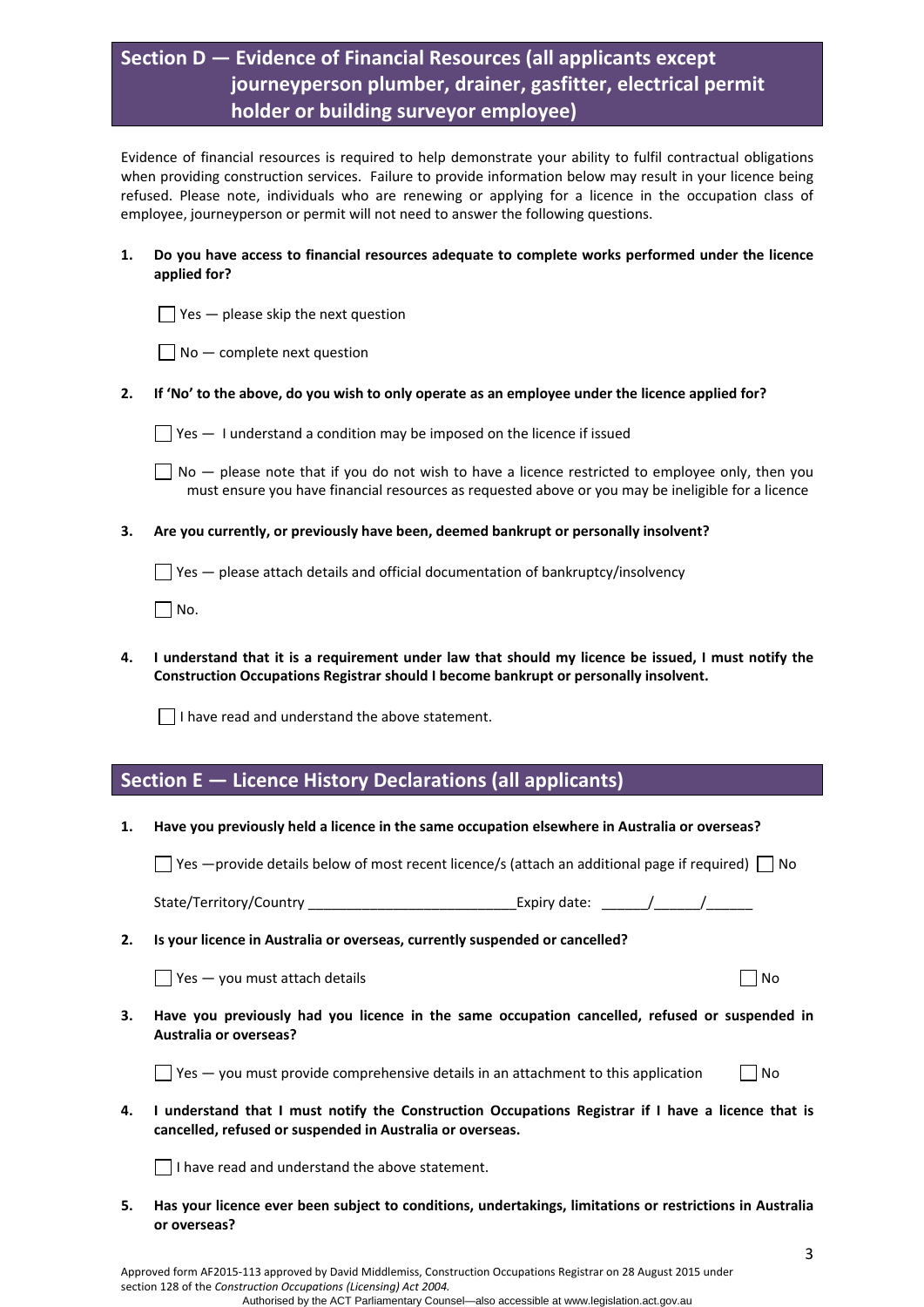|                 | $Yes - you must provide comprehensive details in an attachment to this application$<br>No                                                                                                                                                                                                                                                                    |  |  |
|-----------------|--------------------------------------------------------------------------------------------------------------------------------------------------------------------------------------------------------------------------------------------------------------------------------------------------------------------------------------------------------------|--|--|
| 6.              | Are you disqualified under the Construction Occupations (Licensing) Act 2004, or a corresponding prior<br>Act from applying for licence or being licensed in a construction occupation?                                                                                                                                                                      |  |  |
|                 | Yes - you must provide comprehensive details in an attachment to this application<br>No                                                                                                                                                                                                                                                                      |  |  |
| 7.              | Have you ever been, or are you currently, the subject of complaints, occupational discipline, demerit<br>activity or rectification orders whilst licensed under the Construction Occupations (Licensing) Act<br>2004, a corresponding prior Act, or the law of another jurisdiction in Australia or overseas, where<br>those proceedings were not finalised? |  |  |
|                 | Yes - you must provide comprehensive details in an attachment to this application<br>No                                                                                                                                                                                                                                                                      |  |  |
| 8.              | Have you been convicted or found guilty of a criminal offence* that involves fraud, dishonesty or<br>violence and is punishable by imprisonment of 1 year or more?                                                                                                                                                                                           |  |  |
|                 | No<br>$\Box$ Yes – you must provide comprehensive details in an attachment to this application<br>and a recent criminal history check (issued in the last three months)<br>*Please note: Spent convictions under the Spent Convictions Act 2000 do not need to be included in this declaration                                                               |  |  |
| 9.              | I understand that it is a requirement under law that should my licence or accreditation be issued I<br>must notify the Construction Occupations Registrar if I am convicted of such an offence in the future.                                                                                                                                                |  |  |
|                 | I have read and understand the above statement.                                                                                                                                                                                                                                                                                                              |  |  |
| 10.             | I understand that it is a requirement under law that should my licence be issued I must not perform<br>any licensable building work that is outside the scope of what the licence or accreditation authorises.                                                                                                                                               |  |  |
|                 | $\Box$ I have read and understand the above statement.                                                                                                                                                                                                                                                                                                       |  |  |
| 11.             | I understand that it is a requirement under law that should my licence or accreditation be issued I<br>must give evidence to clients of the insurance I hold as a licensed individual in relation to any relevant<br>licensable construction service I intend to undertake prior to providing the services.                                                  |  |  |
|                 | I have read and understand the above statement.                                                                                                                                                                                                                                                                                                              |  |  |
| 12.             | I understand that it is a requirement under law that should my licence or accreditation be issued I<br>must only advertise licensable construction services with my full name (as it appears on the licence)<br>and my individual licence or accreditation number.*                                                                                          |  |  |
|                 | I have read and understand the above statement.                                                                                                                                                                                                                                                                                                              |  |  |
|                 | *Please note: It is an offence to advertise licensable construction services as an individual without including the above.                                                                                                                                                                                                                                   |  |  |
| 13.             | I understand that it is a requirement under law that should I be granted a licence or accreditation, all<br>licensable construction services I may perform must comply with all relevant legislation, codes and<br>standards.                                                                                                                                |  |  |
|                 | I have read and understand the above statement.                                                                                                                                                                                                                                                                                                              |  |  |
|                 | Section F - Specific Documentary Evidence by Occupation (all applicants)                                                                                                                                                                                                                                                                                     |  |  |
|                 | Please include with your renewal/application the following documentary evidence:                                                                                                                                                                                                                                                                             |  |  |
|                 |                                                                                                                                                                                                                                                                                                                                                              |  |  |
| <b>Builder:</b> | No further documentary evidence required.                                                                                                                                                                                                                                                                                                                    |  |  |

**Building Assessor:** Current certificate of currency for Professional Indemnity insurance required at renewal and application. Certificate must adequately state you are covered for building assessment work. If not able to be provided at the time of renewal, please provide it as soon as you obtain it. Your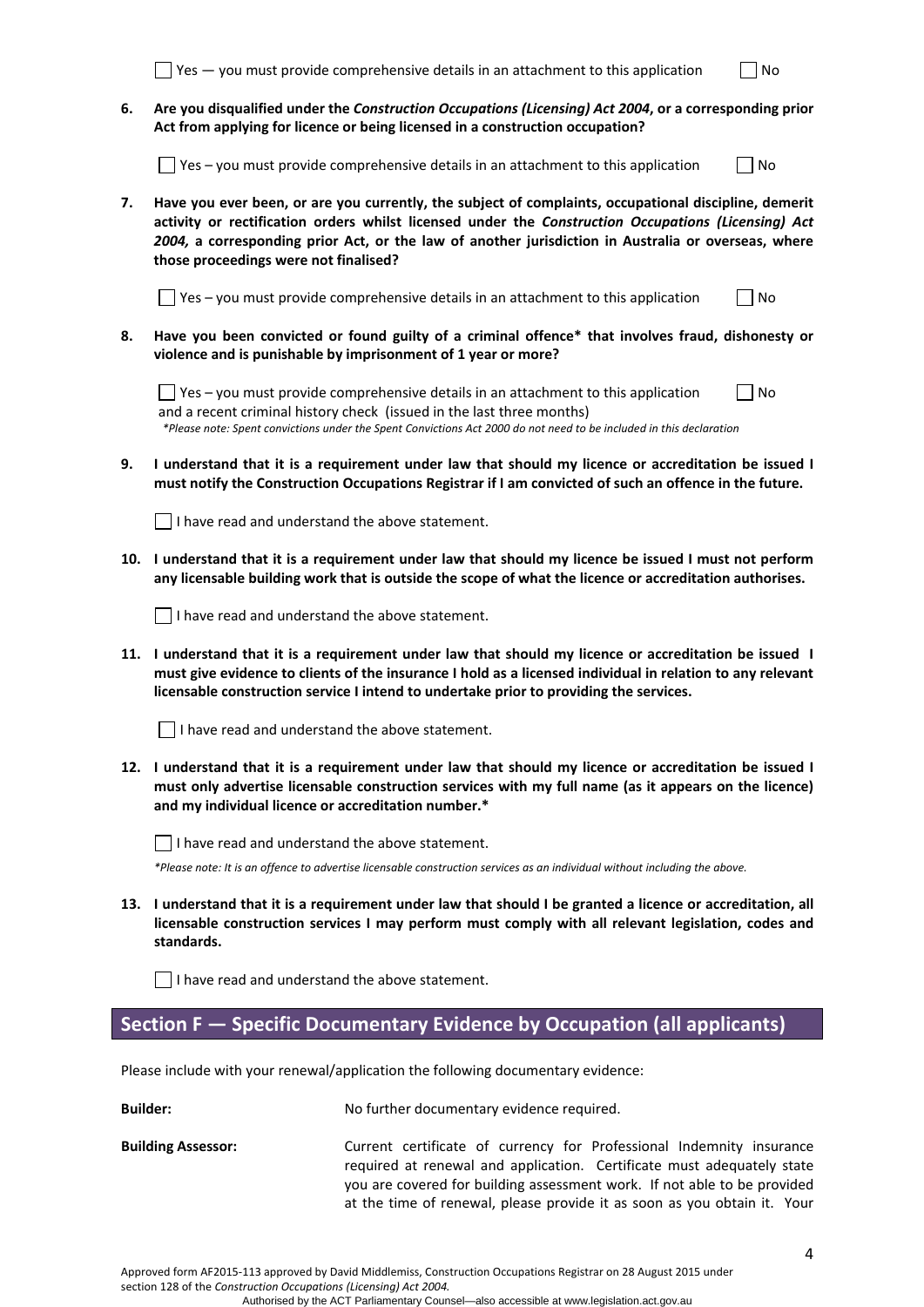licence will not be renewed until it is received and you will not be contacted.

 NOTE: if your PI insurance is in the name of a company or partnership, then you will be required to provide a letter from the director of the company, or partner of the partnership, confirming your employment and insurance coverage.

#### **Building Surveyor:**

For individuals – **Current certificate of currency for Professional Indemnity insurance** required at renewal and application. Certificate must adequately state you are covered for building surveyor work. If supplying insurance in a company/partnership name, that company/partnership must be licensed in the ACT and the certificate of currency must also mention your name as being covered for the work. If not able to be provided at the time of renewal, please provide it as soon as you obtain it. Your licence will not be renewed until it is received and you will not be contacted.

For employee class – Current certificate of currency for Professional Indemnity insurance in the name of your employer required at renewal and application. A statement from your employer identifying that you (the applicant) are employed by them and will be covered under their insurance is also required. Certificate must adequately state that the company/partnership is covered for building surveyor work. If not able to be provided at the time of renewal, please provide it as soon as you obtain it. Your licence will not be renewed until it is received and you will not be contacted

**Drainer:** No further documentary evidence required.

Electrician: **Electrician:** No further documentary evidence required.

Gasfitter: **No further documentary evidence required.** No further documentary evidence required.

Plumber: No further documentary evidence required.

**Plumbing Plan Certifier:** Current certificate of currency for Professional Indemnity insurance required at renewal and application. Certificate must adequately state you are covered for plumbing plan certification work. If not able to be provided at the time of renewal, please provide it as soon as you obtain it. Your licence will not be renewed until it is received and you will not be contacted.

> NOTE: if your PI insurance is in the name of a company or partnership, then you will be required to provide a letter from the director of the company, or partner of the partnership, confirming your employment and insurance coverage.

**Works Assessor:** Current certificate of currency for Professional Indemnity insurance required at renewal and application. Certificate must adequately state you are covered for works assessment work. If not able to be provided at the time of renewal, please provide it as soon as you obtain it. Your licence will not be renewed until it is received and you will not be contacted.

> NOTE: if your PI insurance is in the name of a company or partnership, then you will be required to provide a letter from the director of the company, or partner of the partnership, confirming your employment and insurance coverage.

Approved form AF2015‐113 approved by David Middlemiss, Construction Occupations Registrar on 28 August 2015 under section 128 of the *Construction Occupations (Licensing) Act 2004.* Authorised by the ACT Parliamentary Counsel—also accessible at www.legislation.act.gov.au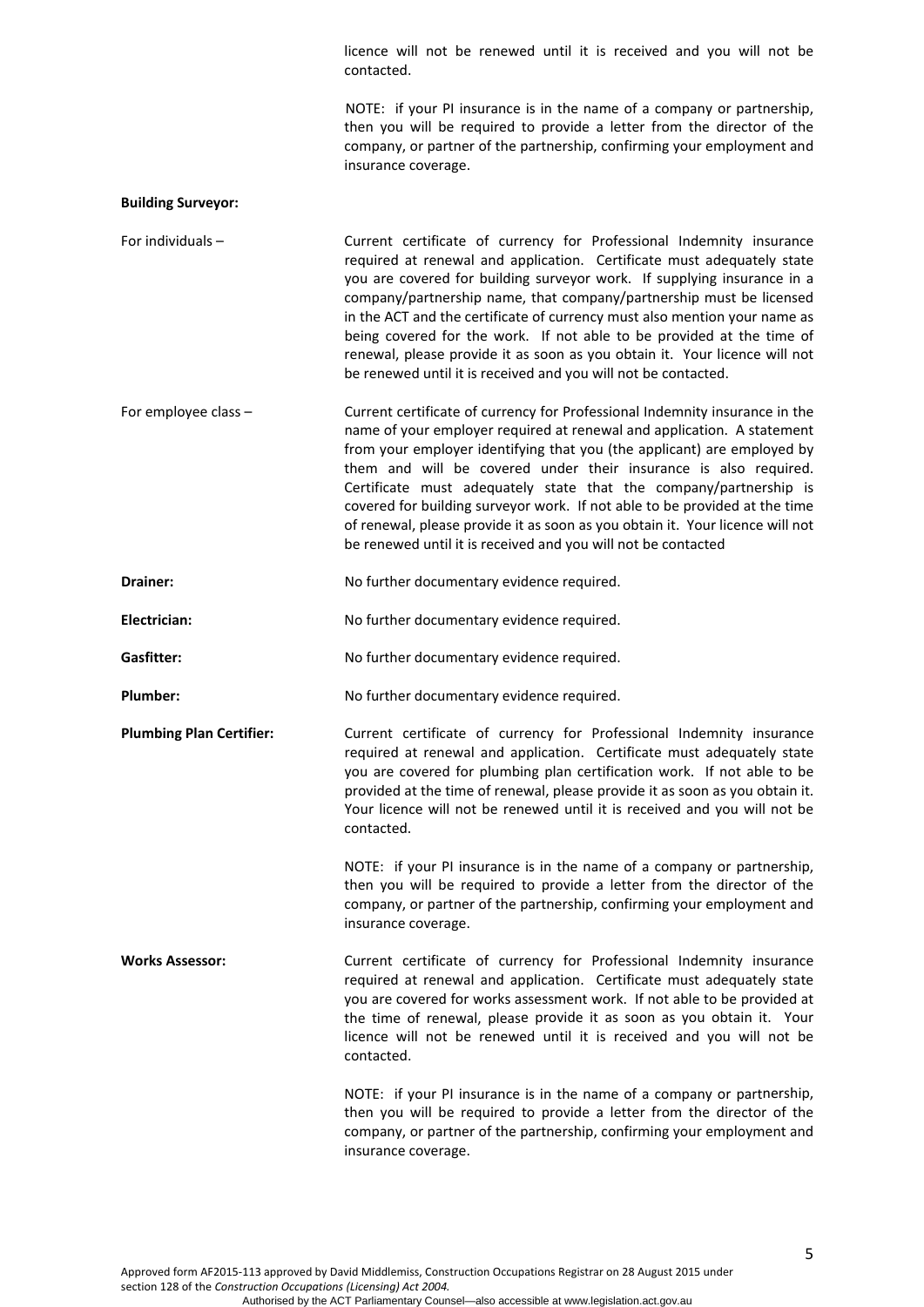I,

\_\_\_\_\_\_\_\_\_\_\_\_\_\_\_\_\_\_\_\_\_\_\_\_\_\_\_\_\_\_\_\_\_\_\_\_\_\_\_\_\_\_\_\_\_\_\_\_\_\_\_\_\_\_\_\_\_\_\_\_\_\_\_\_\_\_\_\_\_\_\_\_\_\_\_\_\_\_\_\_\_\_\_\_\_\_\_\_, *Insert name, address and occupation of person making the declaration*

make the following declaration**:**

#### **1. I declare:**

a) that I make this renewal/application to the Construction Occupations Registrar for a construction occupation licence and that all statements, and the documents/information provided in support of the application, are accurate, true and correct.

#### **2. I authorise and consent:**

- a) to the Construction Occupations Registrar and Access Canberra to make enquiries of, and exchange information with, the relevant regulatory authorities of any Australian State or Territory, or other country, regarding my construction occupation licence and practice in my relevant occupation or otherwise regarding matters relevant to this application.
- b) to receiving information from the Construction Occupations Registrar relevant to my construction occupation licence or the construction industry electronically.

#### **3. I acknowledge:**

- a) that the Construction Occupations Registrar and Access Canberra may validate documents provided in support of this application or wish to confirm my identity.
- b) that failure to complete all relevant sections of this application and enclose all supporting documentation may result in this application not being accepted or additional fees being applied as per the statutory instrument authorising fees to be taken under the *Construction Occupations (Licensing) Act 2004.*
- c) that the Construction Occupations Registrar has the legal right to refuse my renewal/application if not satisfied that I am eligible to hold a licence or impose a condition on my licence if it is deemed necessary or desirable to protect the public.

#### **4. Should I be issued with a construction occupations licence I undertake:**

a) to comply with the *Construction Occupations (Licensing) Act 2004* (and it's operational Acts) and the codes, standards and guidelines relevant to my construction occupation licence when providing, or offering to provide, a relevant construction service.

#### **5. I believe that the statements (1 ‐ 4) in this declaration are true and correct.**

| Signature of Applicant |  |  |  |
|------------------------|--|--|--|
|                        |  |  |  |

## **Section H — Payment Details**

Upon lodgement of your application to renew your licence, you are required to pay a term fee. To renew for a period of 1 year the term fee is **\$231.00**, to renew for a period of 5 years the term fee is **\$520.00.**

Please note, occupations which require insurance (Building Surveyor, Building Assessor and Plumbing Plan Certifier) can only be renewed for a maximum period of 12 months.

Any licence that has expired will be charged an application fee in addition to the term fee. The fee to reissue an expired licence is **\$59.00.**